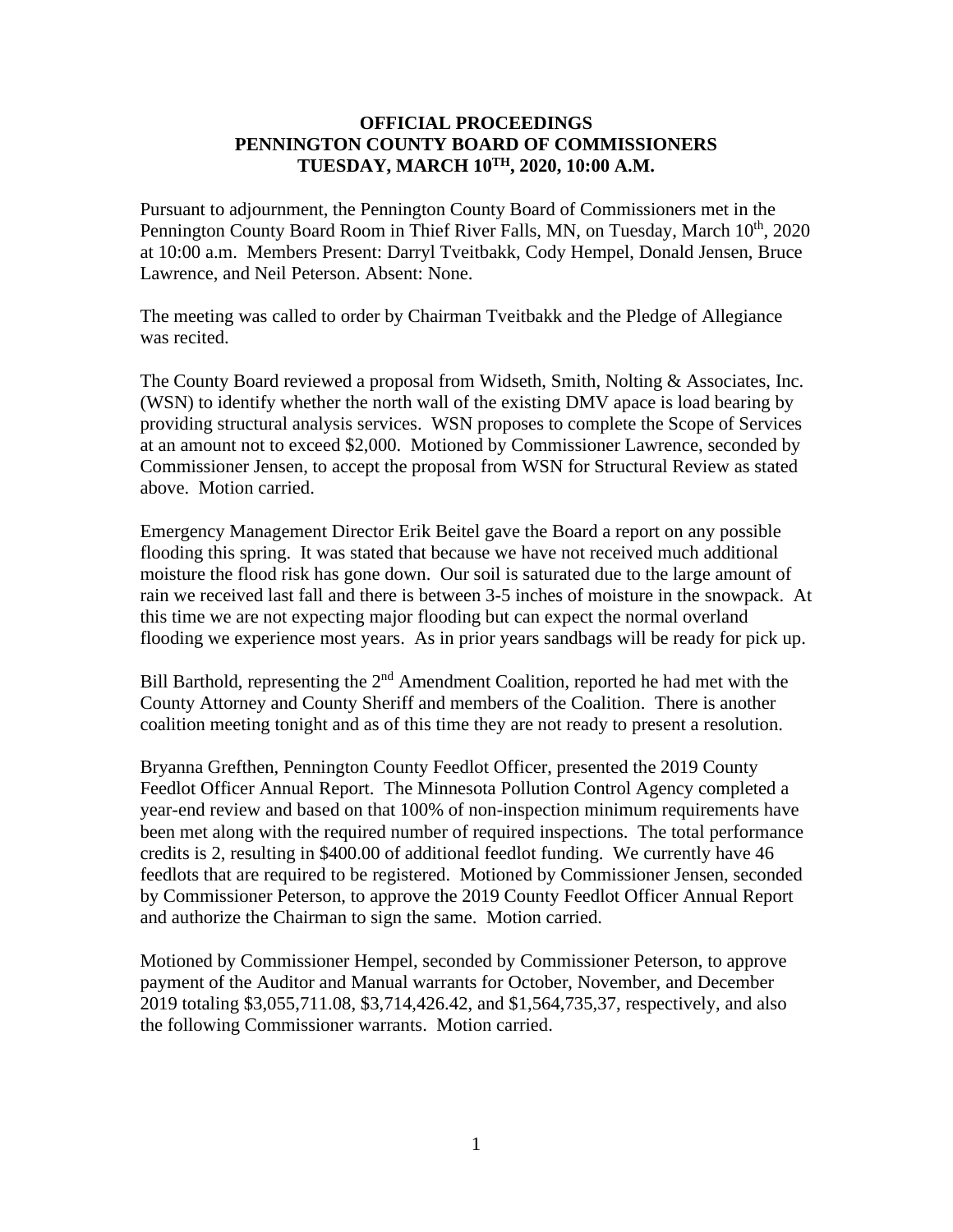#### WARRANTS

| <b>County Revenue</b> | \$105,619.40 |
|-----------------------|--------------|
| Road & Bridge         | \$59,448.87  |
| Ditch Funds           | \$21,314.56  |

Per diems and meal reimbursements in the amount of \$3,393.13 were also approved.

County Sheriff Ray Kuznia met with the Board with the following two recommendations to fill open positions.

> Jonathon Michael Erickson Part-Time Deputy Sheriff Blayke Anthony Sunsdahl Part-Time Corrections Officer

Motioned by Commissioner Jensen, seconded by Commissioner Lawrence, to approve the hire of Jonathon Michael Erickson to fill the position of Part-Time Deputy Sheriff effective March 11<sup>th</sup>, 2020. Motion carried.

Motioned by Commissioner Jensen, seconded by Commissioner Lawrence, to approve the hire of Blayke Anthony Sunsdahl to fill the position of Part-Time Corrections Officer effective March 11<sup>th</sup>, 2020. Motion carried.

County Engineer Mike Flaagan met with the County Board first representing Troy Schroeder from the NW Regional Development Commission, who was unable to be in attendance. The NWRDC Transportation Committee is requesting we pass a resolution asking for a speed limit study on CSAH#27 and CSAH#28 to possibly increase the speed to 60 mph.

### **RESOLUTION**

**WHEREAS**, the Legislature ordered MnDOT to perform speed studies on the Trunk Highway system to increase the speed limit to 60 mph on roadways that meets MnDOT's criteria, and

**WHEREAS**, Pennington County is interested in performing the same speed study on CSAH #27 and CSAH #28 to determine if they meet MnDOT's criteria for speed limit increase to 60 mph.

**NOW, THEREFORE, BE IT RESOLVED**, the Pennington County Board of Commissioners request MnDOT perform speed studies on CSAH #28 from the Marshall County line south to Trunk Highway #1, and CSAH #27 from Trunk Highway #1 south to the Red Lake County Line, to evaluate an increase in the speed limit from 55 mph to 60 mph.

Engineer Flaagan presented the bids for the round-a-about at CSAH #8 and CSAH #17  $(SAP 057-608-010)$  opened at 11:00 a.m. on March 9<sup>th</sup>, 2020 as advertised. The following bids were received:

| Davidson Construction      | \$3,016,903.00 |
|----------------------------|----------------|
| <b>Gladen Construction</b> | \$3,012,050.39 |
| R.J. Zavoral & Sons, Inc.  | \$2,708,788.40 |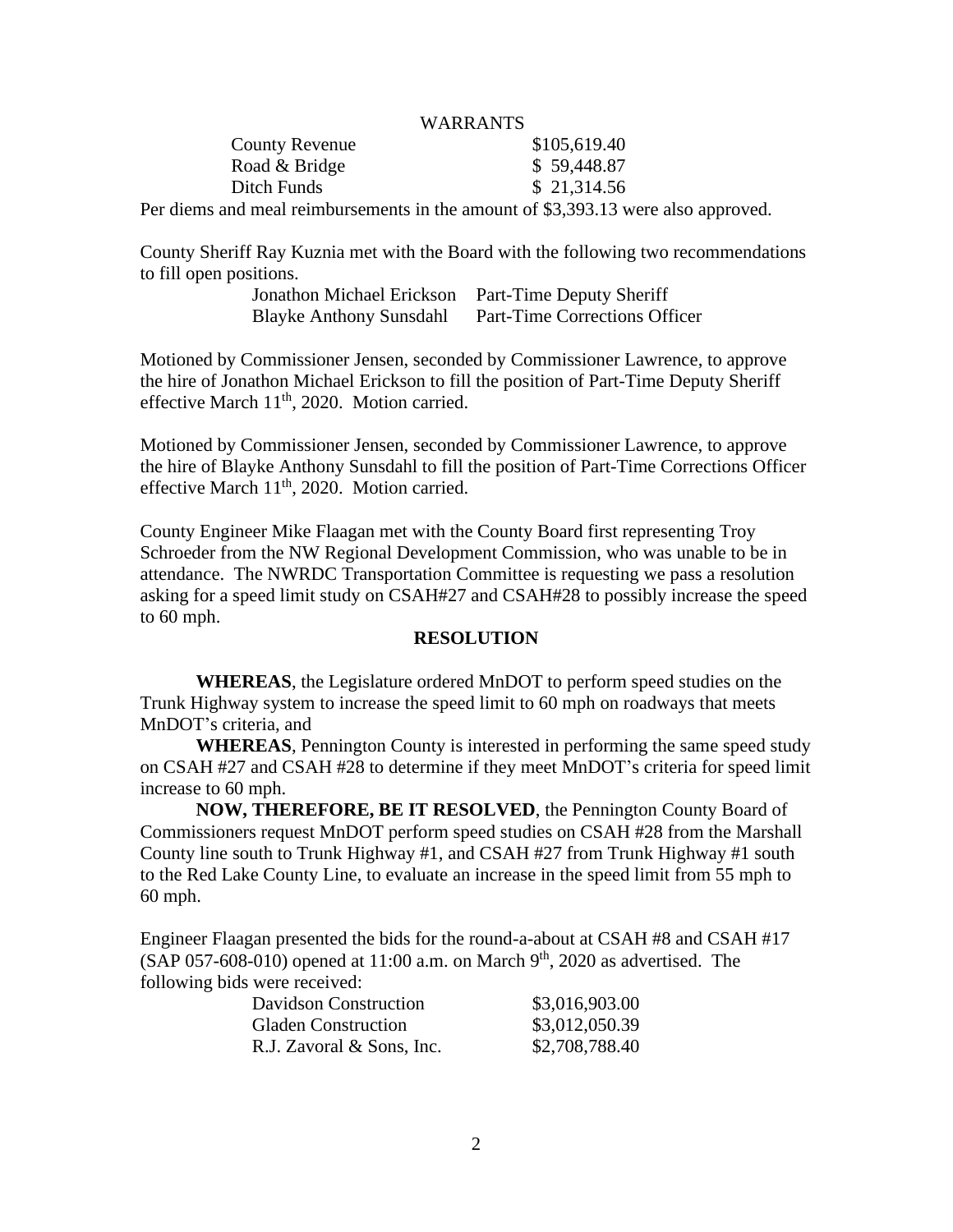Motioned by Commissioner Jensen, seconded by Commissioner Peterson, to award the bid for SAP 057-608-010 to R.J. Zavoral & Sons, Inc. for the amount of \$2,708,788.40 as the best and lowest bid received. Motion carried.

Engineer Flaagan gave a report on the Mark Blvd. bridge project where they are beginning to work on the east pier. He also stated the road restrictions go into effect Friday, March  $13<sup>th</sup>$ , 2020.

The following resolution was introduced by Commissioner Peterson, seconded by Commissioner Hempel, and upon vote was unanimously carried.

## **RESOLUTION**

**IT IS RESOLVED** that Pennington County enter into MnDOT Agreement No. 1036534 with the State of Minnesota, Department of Transportation for the following purposes:

To provide for payment by the State to the County for the use of County State Aid Highway No. 3 and County State Aid Highway No. 20 as a detour route during the construction to be performed upon, along, and adjacent to Trunk Highway No. 32 from  $8<sup>th</sup>$  Street to Oakland Park Road under State Project No. 5703-47 (T.H. 32 = 32).

**IT IS FURTHER RESOLVED** that County Board Commissioner Darryl Tveitbakk and County Engineer Mike Flaagan are authorized to execute the Agreement and any amendments to the Agreement.

The following resolution was introduced by Commissioner Peterson, seconded by Commissioner Hempel, and upon vote was unanimously carried.

# **RESOLUTION**

**IT IS RESOLVED** that Pennington County enter into MnDOT Agreement No. 1036466 with the State of Minnesota, Department of Transportation for the following purposes:

To provide for payment by the State to the County for the use of County State Aid Highway No. 16, No. 14, and No. 31 as a detour route during the construction to be performed upon, along, and adjacent to Trunk Highway No. 1 from 900 feet west of County State Aid Highway 16 to Kinney Avenue and adjacent to Trunk Highway No. 59 from 690 feet south of Trunk Highway No. 1 to 923 feet north of Trunk Highway No. 1 under State Project No. 5701-31 (T.H. 1 = 133).

**IT IS FURTHER RESOLVED** that County Board Commissioner Darryl Tveitbakk and County Engineer Mike Flaagan are authorized to execute the Agreement and any amendments to the Agreement.

Moved by Commissioner Hempel, seconded by Commissioner Lawrence, to approve the minutes of February 25<sup>th</sup>, 2020 as written. Motion carried.